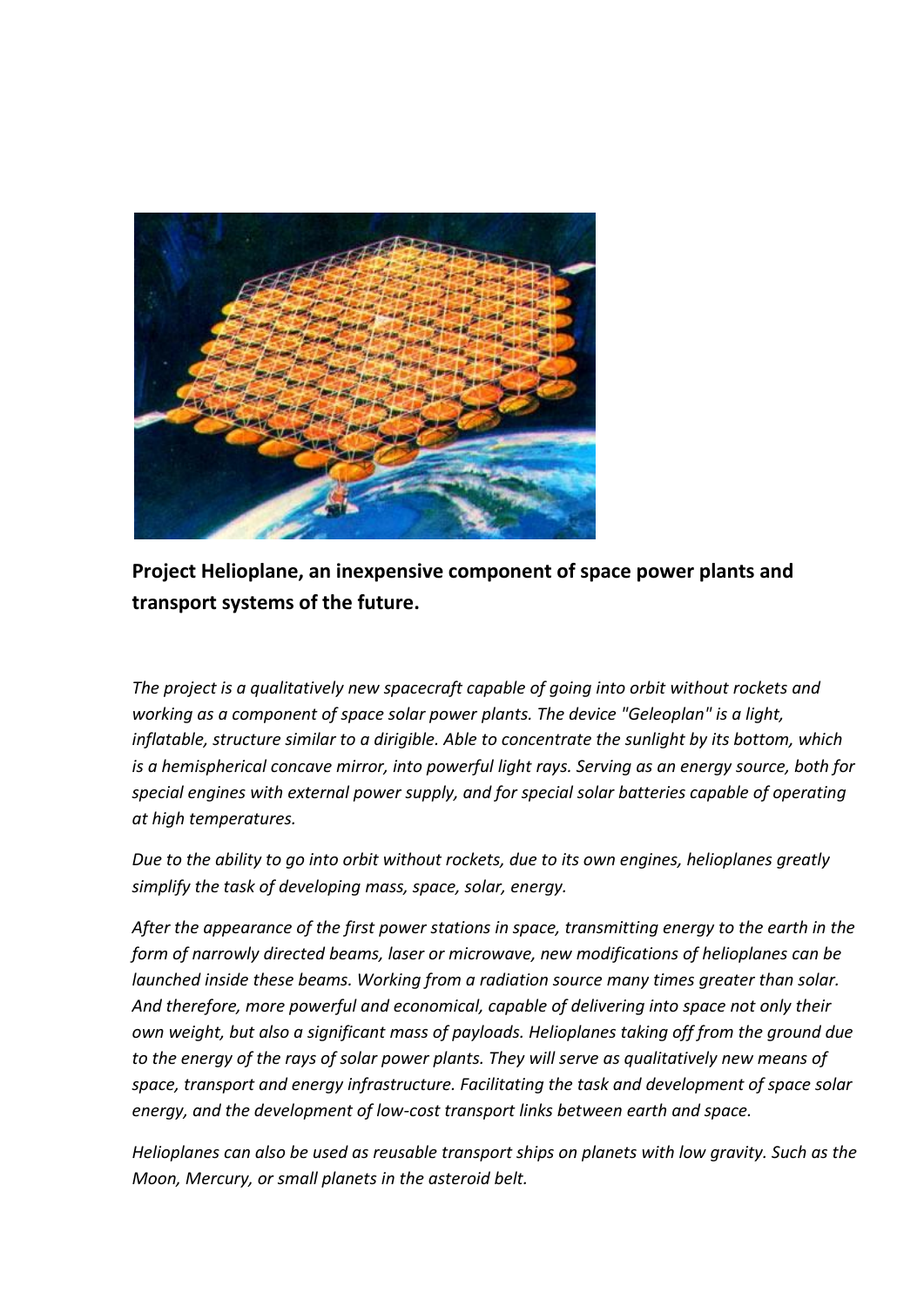*In the future, helioplanes can serve as components of a qualitatively new space infrastructure of transport and energy, giving new opportunities for industrial colonization of space.*

## **Prospects and possibilities of industrial space exploration.**

The colonization of space and the transition to the cosmic level, one of the most important tasks facing human civilization. Modern private firms are looking at the practical exploration of space with interest. There are innumerable resources in space and a wide range of activities. The first firms that will begin the industrialization of space will gain access to a new market, in which there are no competitors, no resource shortages, and no other constraining factors.



There are many attractive prospects in space, but there are also many strong obstacles hindering the development of large commercial projects. The main deterrent barriers to the industrialization of space are the excessively high price of modern space transport. The lack of technology that can work effectively in space conditions. And a weak organization that hinders the consolidation of industrial research capacity and capital for the development of large projects.

To reduce the price of space transport, you can, if you move to a qualitatively new transport system. Having low price and high performance. Famous examples of the future space transport infrastructure are reusable chemical-fuel rockets, space elevators, orbital slings, orbital tugs with electro-jet engines, or powerful electromagnetic guns.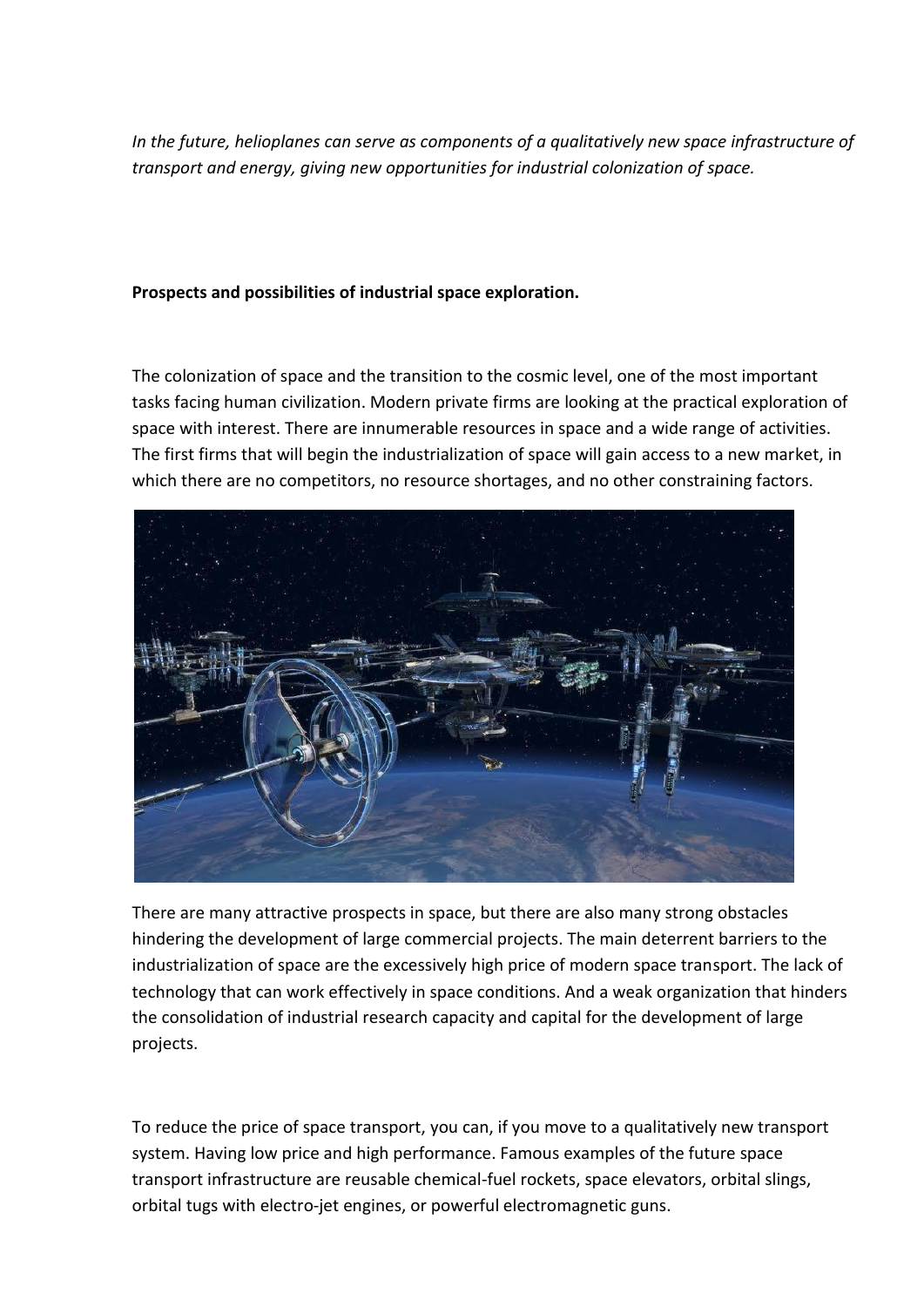To overcome the technological gap between the modern earth industry and the future space industry, it is possible, if you make projects based on available technologies. So that they immediately begin to work, make a profit and go to growth. And then, as it grows, it will lead to high-quality technological modernization. By investing in the improvement of technology, the money received from the profits, so that there is no threat of long-term "Hang-ups" at the research and development stage.

It is possible to overcome organizational dissociation through the interaction of generators of ideas and enthusiasts with industry and capital. Without the mediation of the state space administrations, these structures are ossified and built under the task of space exploration, they are not suitable for its practical industrialization. Create a basis for the development of the space industry can groups consisting of project developers, industrial firms, research laboratories and banks. But such groups must first be created by someone.

**The mission of the coordination center for the preparation for the colonization of space takes on the organization «DarkStar Aerospace».**

DarkStar Aerospace is a scientific and public organization that supports various initiatives aimed at space exploration. And recently she decided to change the format of her work. Go with a simple support for the active development of initiatives aimed at preparing for the colonization of space on earth and the practical industrialization of the solar system.

Based on the organization DarkStar Aerospace will develop a focal point that forms and supports the community of creatures, entrepreneurs, public figures and enthusiasts. With the goals of developing strategic plans for the industrial development of the solar system. Support teams and private companies developing projects in the field of practical space exploration. Formation of financial and industrial groups capable of implementing plans for large-scale industrialization of space in practice. As well as the development on earth of entrepreneurial communities working on technologies and principles of the future space industry. And the development of social movements contributing to the popularization of space expansion and the lifestyle of the "People of the space age." With the goal of creating an industrial, economic and social foundation on earth for the future colonization of space.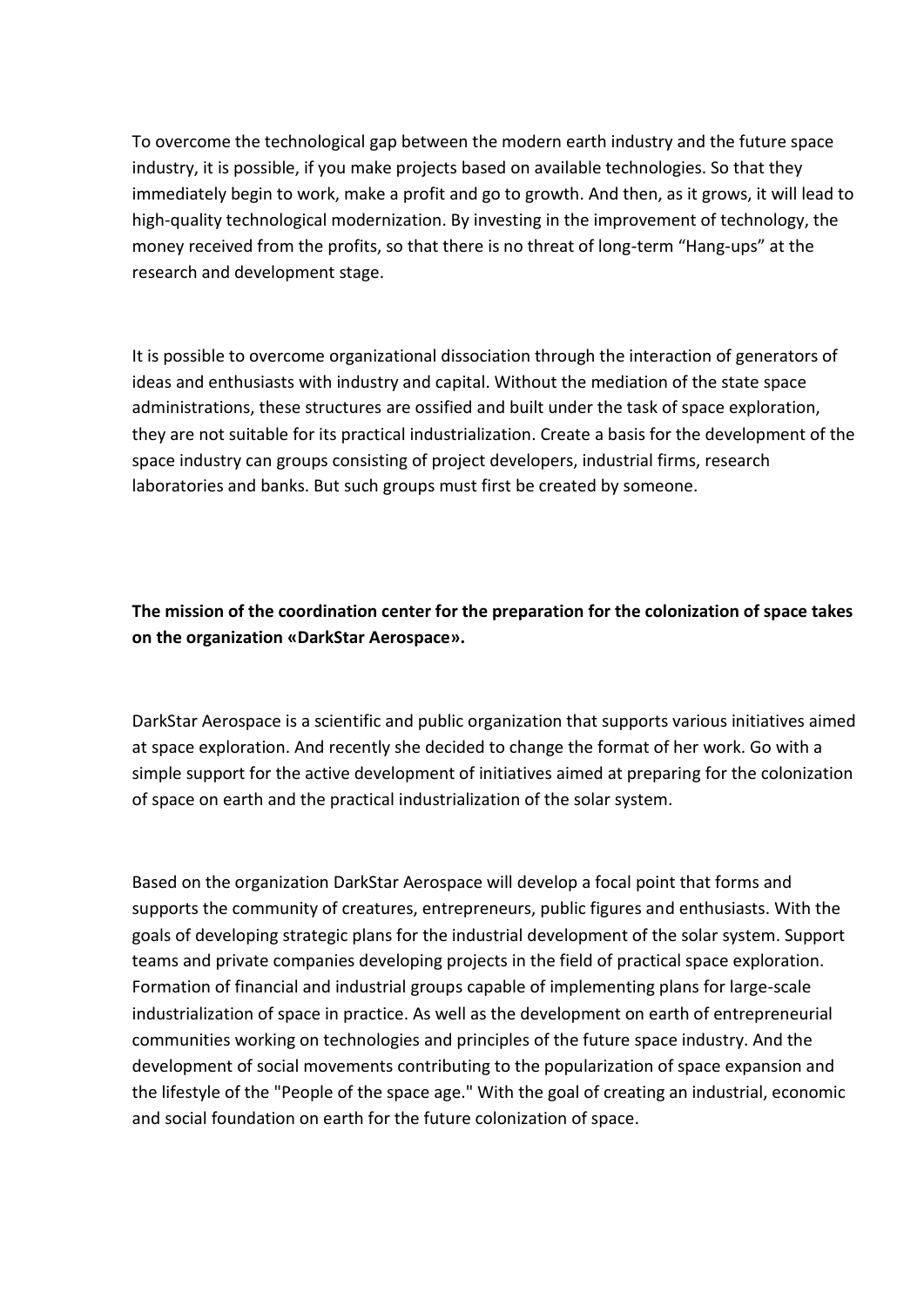I am a non-system innovator, a supporter of the development of space expansion, "Nikolay Agapov". I entered the DarkStar Aerospace focal point at the stage of its formation. And I have organizational and technical projects that can facilitate the task of industrializing space.

### **Helioplane, a promising component of space transportation and energy systems.**

One of the technical projects is a project of a qualitatively new transport energy infrastructure. Consisting of specialized, spacecraft, combining the properties of rockets and orbital solar generators. Able to take off to a high, "Geostationary", orbit, on which the rotational speed of the satellites and the earth is the same, so the devices hang motionless relative to the earth's surface. From a stationary orbit it is easier to transfer energy to the earth in the form of a laser or microwave beam, due to the fact that the satellites are stationary relative to the earth.

Helioplanes should take off without using traditional rockets. Due to its own engines. And after going into orbit, should work as solar generators. Transforming sunlight into narrow radiation, for transmitting it to terrestrial receivers. Combining many helicopters in large clusters, you can build powerful orbital power plants.

On the device, Helioplanes are inflatable hemispherical mirrors made of plastic film, concentrating sunlight into narrow, powerful rays. Rays of high-energy light, which give "Film, solar, concentrators", can power a jet engine with an external energy supply, consuming hydrogen as a working medium. And after the device reaches the desired orbit, the stream of concentrated light in a less focused state should be redirected to thermal generators, or heatresistant photocells.

An apparatus of this type is a machine operating at the expense of the sun's energy and capable of independent flight; I called it "Concentrator, Space, Helioplane", or "Agapov's Helioplane".

# **The device and the possibility of the helioplan.**

Helioplane, a car that looks like a dirigible. It is an inflatable body shaped like an egg, turned upwards with a sharp end. The sheath of the helioplan consists of an ultrathin and light, but strong, plastic film consisting of polymers of comparable strength to Kevlar.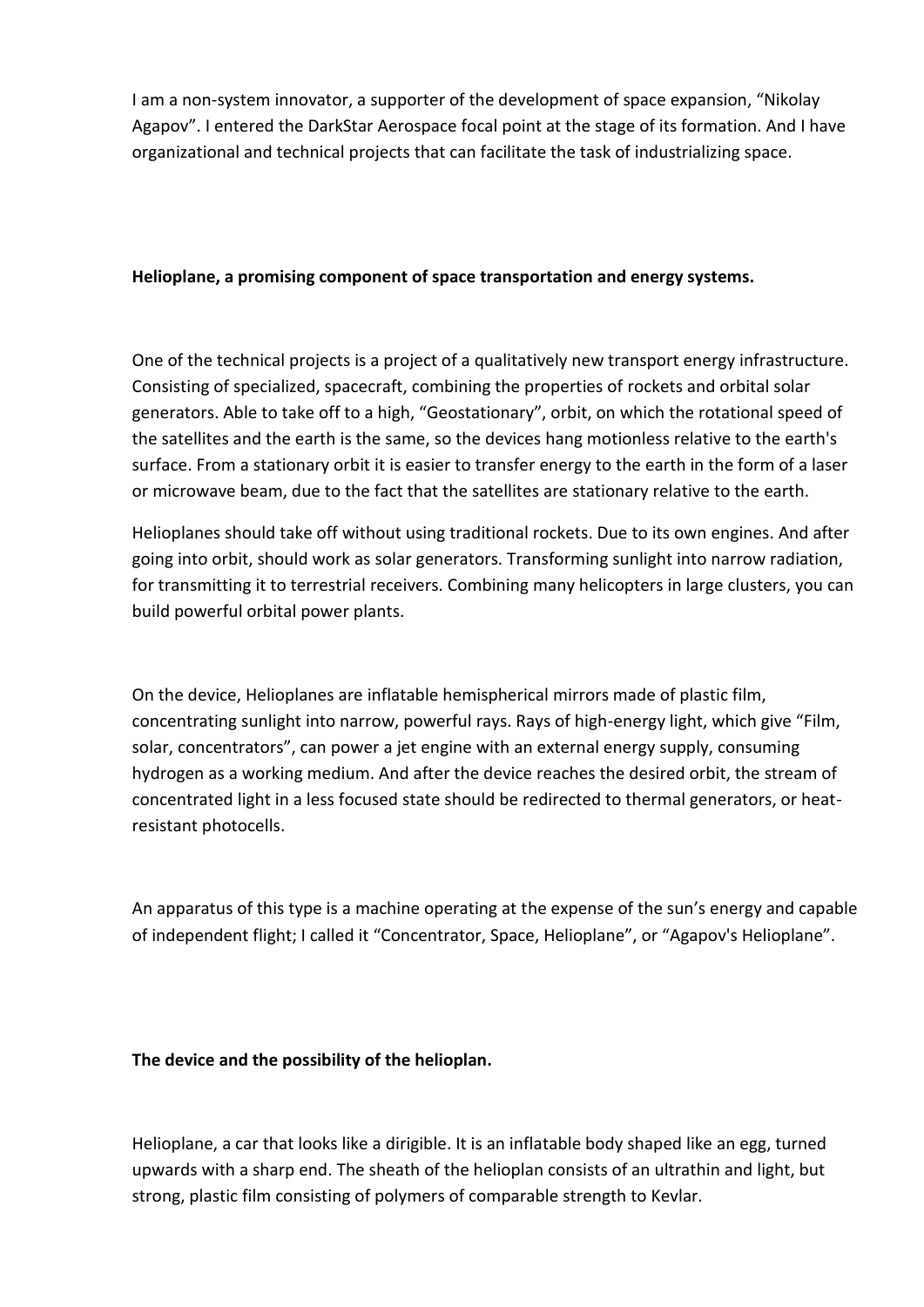The lower part of the shell has a mirror coating on the inside. And it is a hemispherical solar concentrator operating as a concave mirror. The remaining shell of the heliplan is transparent to light. Sunlight falling from above to the bottom of the apparatus, which is a concave, film-like mirror, is concentrated in a narrow beam falling on the top of the apparatus. From where it is reflected by the mirror, in the center of the lower part, it passes additional concentration and enters the engine.

Helioplane engines are similar in structure to nuclear jet engines, only the fuel entering them, the working fluid, is heated not by a nuclear reactor, but by sunlight. Concentrated sunlight passes into the engine from above, through the transparent upper hatch. And it falls on black, multi-layered carbon fiber grids, or carbon-carbon composite (Composite of carbon cloth and graphite). Actively absorbing sunlight in the heat, but freely passing a stream of gas - the working fluid.

Passing through the lattice, the gas should be heated to a high temperature, comparable to the burning temperature of rocket fuel, 1.5 - 3 thousand degrees. After that, go through the nozzle at the bottom of the engine, creating a jet thrust.

Thermal, jet engines of the helioplan, working on hydrogen, are much more efficient than engines of traditional rockets on chemical fuel. To launch into a geostationary orbit, a traditional rocket needs to burn fuel, by weight, about 100 times the payload. Solar-thermal engine on hydrogen, to enter a stationary orbit must consume hydrogen, about 5 - 15 times the weight of the device. That is, it does not need a rocket consisting of several stages. To reach the working orbit, it only needs a few tanks with liquid hydrogen. The weight of the fuel tanks, at the same time, will only be 5 to 15 times the weight of the helioplan.

To facilitate the work of the solar, thermal engine, in the early stages of flight, when the helioplan is loaded with fuel out of the string, it is possible to use oxygen supply to the engine. In such a way that partial combustion of hydrogen adds 50 to 70% of thrust, performing the role of an afterburner, or starting accelerator. But at the same time, oxygen tanks did not overload the device. After exhaustion of oxygen in the first minutes of flight, oxygen tanks should be dumped. And further, the helicopter should continue to fly on solar energy.

In order for a geleoplan to go from a geotransfer orbit to a geostationary one, the engines of the apparatus must give an impulse to the side, without losing their orientation towards the sun. For these purposes, a rotary nozzle of the main engine with a variable thrust direction can be used. And a small, auxiliary engine on the side of the device, providing centering and control during side flight. In the auxiliary, side, engine, concentrated sunlight should come from a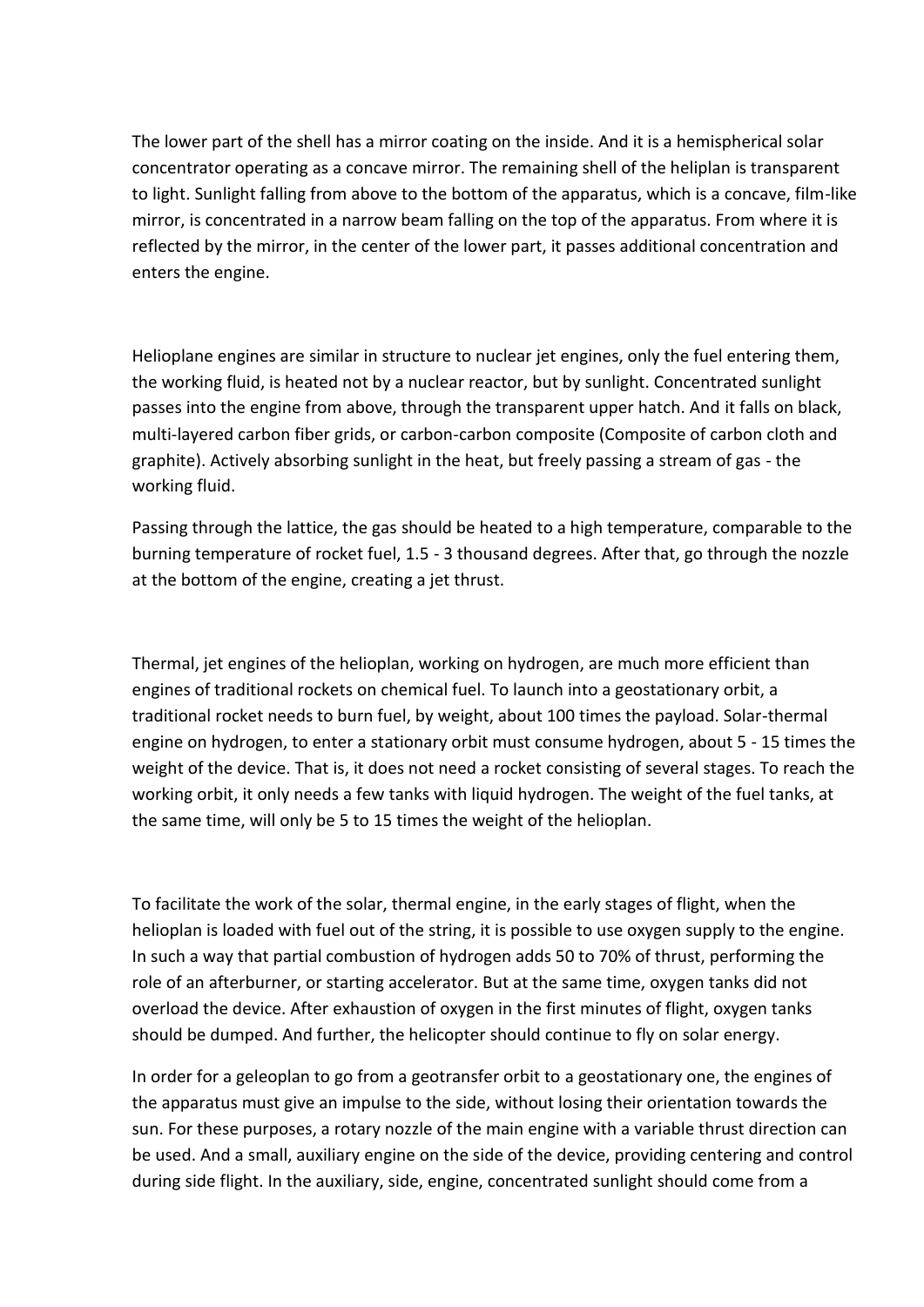separate mirror, cutting off part of the light from the main stream, in the center of the helioplan.

It is impossible to maintain the tightness of the inflatable hull of the geleoplanes in open space for a long time. Because of the meteor dust that will pierce their shells. It is possible to maintain the shells of the helioplanes in the inflated state due to the electric fields. Filling the inner space of the helioplan with microscopic glass beads, smaller in size than the photons of light. Having received an electric charge, the balls will repel each other, and in weightlessness they will line up in a kind of crystal lattice. In an electrically charged helioplane, the balls will maintain low pressure inside its envelope. But they will not be able to fly into holes from meteors, like gas molecules. Due to the fact that they will not have high speed, and will be repelled from the film walls, regardless of the presence of small holes in them.

After the release of geleoplanes to a stationary orbit, they should go into the mode of solar generators. And to unite in the assembly, consisting of hundreds, or thousands of individual devices. To make it easier to keep them in orbit. And maintain an accurate orientation of the sun, due to the high mass and inertia of the assemblies. Helioplane assemblies in stationary orbit will be small solar power plants. Which, in turn, can be combined into larger assemblies or clusters, by total generation, reaching industrial, gigawatt capacities.

To convert sunlight into electrical energy, special photocells must be used. Having the form of a thin and light film, and capable of operating at high temperatures. The solar cell should be located at the top of the helioplan. In place of a mirror reflecting light, concentrated by the mirror, concave bottom of the helioplan, in the lower part of the vehicle, to the engine. The upper, intermediate, mirror, should be a film solar panel, covered with a thin mirror film in the form of petals. After the helicoplan has entered a stationary orbit, the petals of the intermediate mirror should be turned 90 degrees. To the light fell on the solar panel. And the device began to work as a solar generator.

To convert electrical energy into radiation directed to terrestrial generators, either thin wire antennas emitting microwave beams should be used. Or, light, flat, semiconductor lasers.

It is also possible to operate the engine in the solar-pumped gas laser mode. Directly converts concentrated sunlight into a laser beam. But now, the development of such a laser is too difficult. Modern solar-pumped lasers have too low efficiency.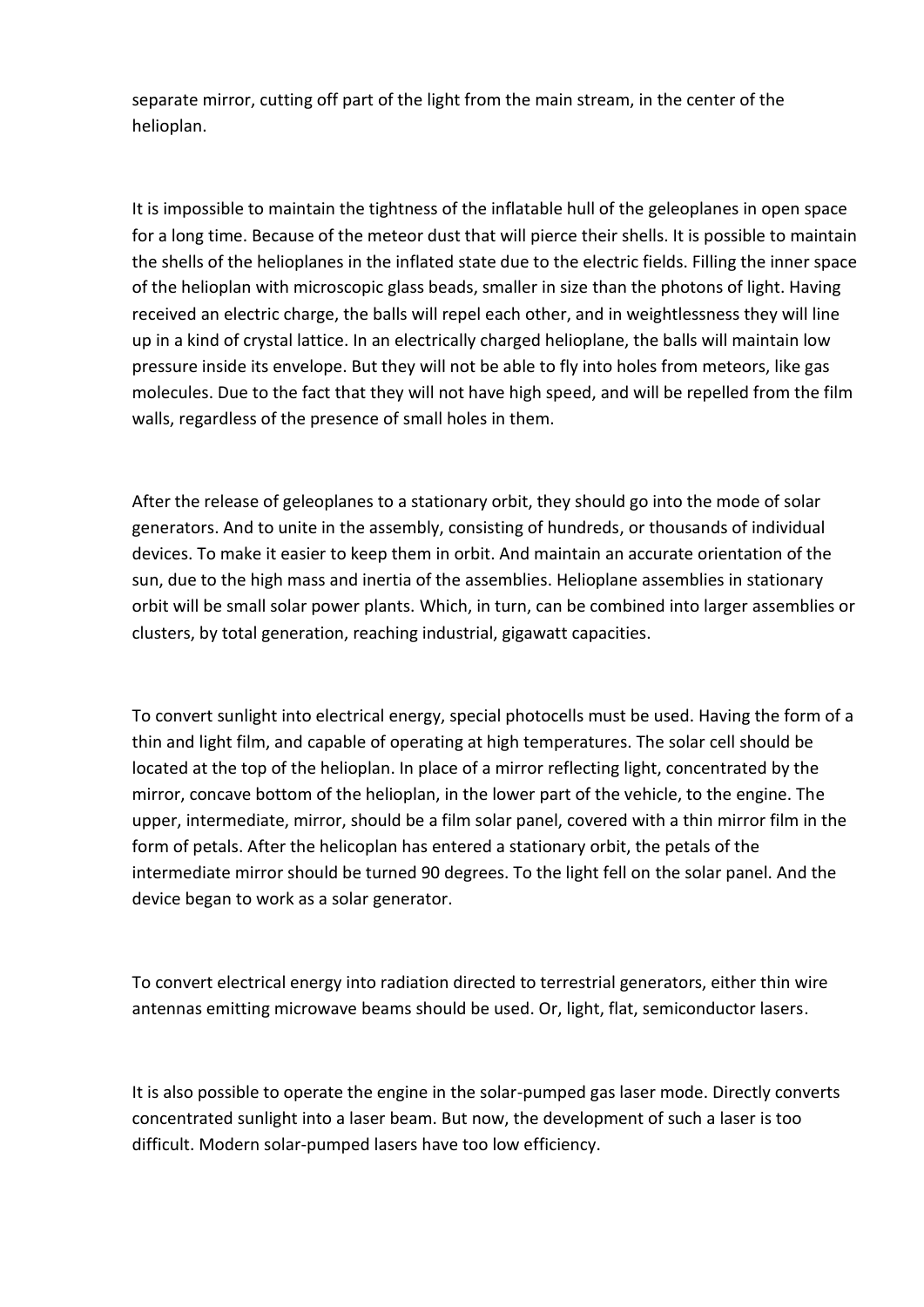Helioplan of the first generation, may have a size of about 120 meters in diameter, and weight, without fuel, about 100 - 200 kilograms. This weight and size is close to optimal. If you make vehicles heavier, they will be too heavy to fly due to the energy of the sun. If it is easier to do, they will be too expensive and difficult to manufacture in terms of the weight and power of the generated energy. The cost of scientific work invested in high-tech products does not depend much on their size, therefore, the larger their size, the lower the relative price.

### **Using the energy of solar power plants to power engines of high-power solar helioplanes.**

After creating in geostationary orbit the first clusters of helioplanes generating powerful, narrowly directed rays. These rays can be used to illuminate the helioplane starting from the ground. Laser, or microwave, rays emanating from the height of the geostationary orbit will produce a spot on the earth, the diameter of which will be from a few hundred meters to several kilometers. By creating a stream of radiation that can be many times greater than the solar intensity.

The beam emanating from the orbital generating platforms on the ground must fall on the generators, and be converted into electric current. But it can also serve as an energy source for vehicles operating on the helioplan principle.

If you start vehicles with jet engines operating from radiation, in a beam emanating from orbital power plants, this will greatly increase their power and give them new opportunities. Helioplanes designed for take-off in the beam of orbital power plants, Laser Helioplanes, or Microwave Helioplanes, will operate from a much more powerful source of energy than the sun. And besides, a focused beam is much easier to concentrate, receiving radiation fluxs of many times higher concentration than is possible for sunlight.

A radiation source that is powerful and convenient for concentrators will make it possible to design new modifications of the helioplan. With such advantages as:

The ability to design devices of many times larger size and weight, which will reduce their cost.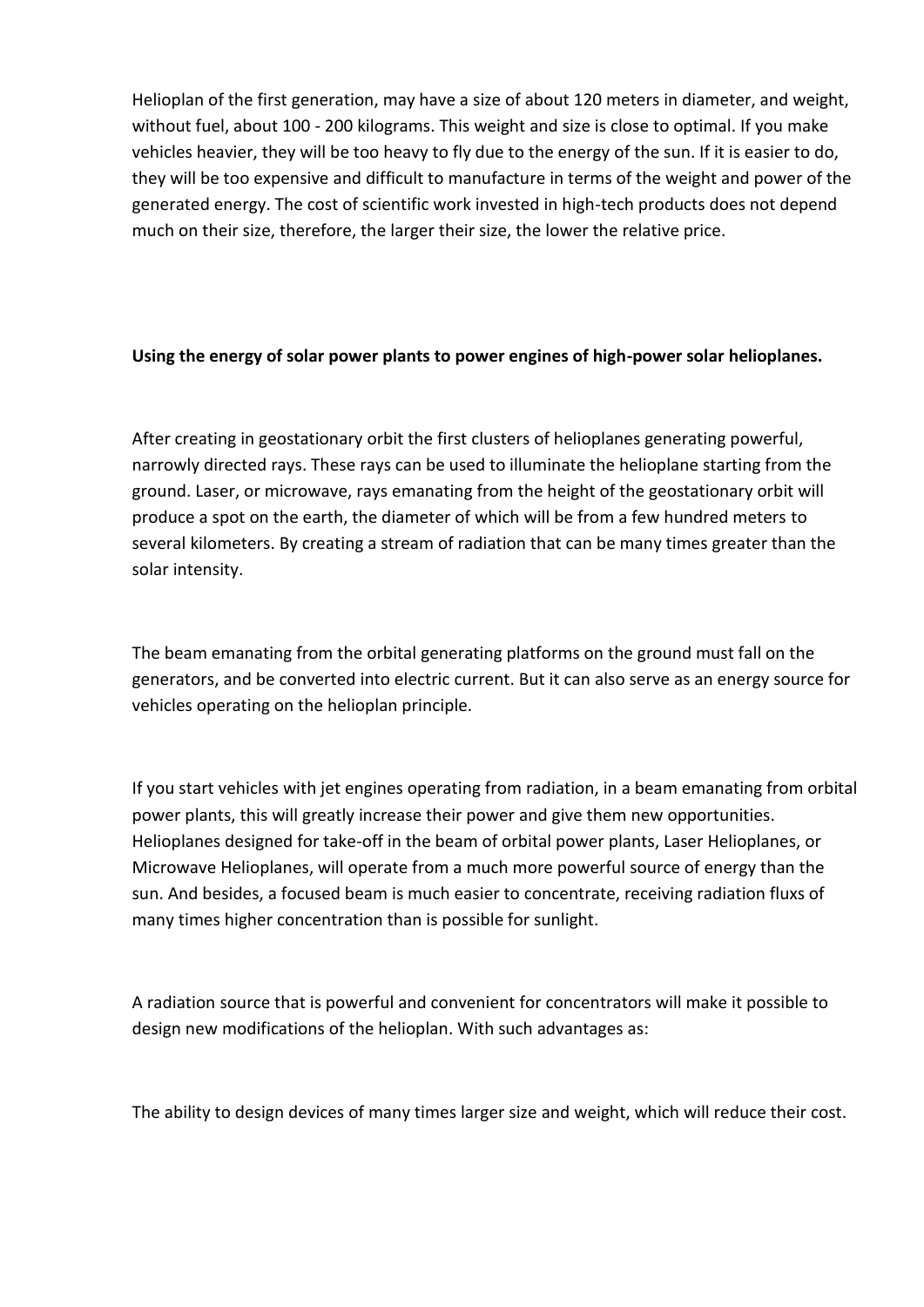The ability to make solar panels from less durable, but cheaper materials, which also reduces their cost.

The ability to use plasma engines with an external energy supply, in the form of laser or microwave radiation of high concentration. In plasma engines, the working fluid is isolated from the internal walls of the engine, so that the temperature of the working fluid can reach 5 thousand degrees or more. The temperature of hydrogen in a plasma engine will be approximately twice as high as in a solar thermal one. At this temperature, the hydrogen will decompose into atoms, which will reduce its molecular weight by half and, accordingly, increase the flow rate. Therefore, plasma engines operating from narrowly directed radiation will be much more economical than simple solar thermal engines.

Ability to carry a significant payload. Unlike solar helioplanes, the power of which does not allow to carry additional cargo on board. Helioplanes on laser or microwave illumination, due to the high power and efficiency of engines, can be used as inexpensive and effective means of cargo delivery into orbit. What will make them a qualitatively new, mass, means of space transport.

# **Helioplanes as space shuttles for low gravity planets.**

Helioplane, can be used as reusable means of launching into space, space shuttles. For low gravity planets such as the Moon, Mercury, or small planets in the asteroid belt. Low gravity and low orbital speed will enable the helicopters to take on a significant payload. And the ability to make flights from a planet to orbit and back. Or from orbit to the planet and back, on one refueling.

Such helioplanes - shuttles, can use as a fuel hydrogen derived from water. Or even water obtained from ice. But the helioplanes working on water, greatly reduce the load capacity and increase fuel consumption. As a working fluid for transport helioplanes, it is also possible to use liquid oxygen, which can be obtained from the soil, regardless of water sources. But on oxygen, helioplans will have the lowest efficiency.

### **The possibilities of creating and the benefits of using helioplans.**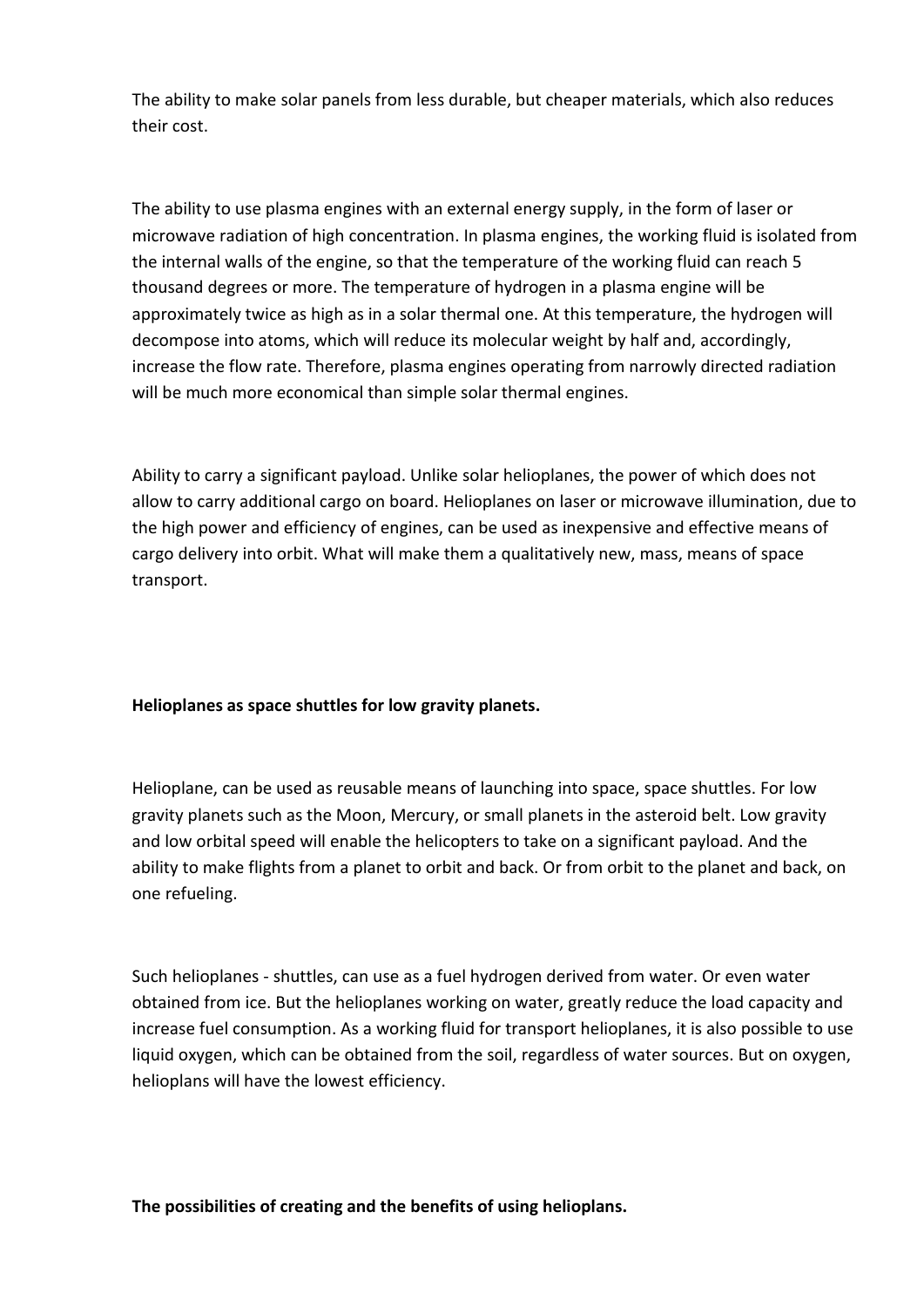At the level of modern technology, the creation of helioplanes is quite a difficult task. Now for the creation of such machines is not enough of many technologies and technological traditions. But on the other hand, the technological gap facing the mass production of helioplanes is not critical. There is no need to do something completely new or super-complicated or superexpensive. The technologies necessary for the production of helioplans are now in their infancy, you just need to bring them to a high level, make them massive and cheap.

The development of the first serial helioplans is a difficult task, but this is not a mega project. To begin the production of helioplans, can and small private teams, with a budget of tens of millions of dollars. For comparison, the development of a new serial missile costs billions of dollars.

The development of the first serial helioplanes will provide an opportunity to begin the construction of orbital power plants with low infrastructure costs.

Solar energy is one of the main resources of outer space. The energy of the sun is pure and inexhaustible, in space, it does not depend on the time of day and weather conditions. To build industrial, solar power plants in space is expensive. But on the other hand, in space conditions, in the absence of gravity and the atmosphere, the lightest and cheapest materials can be used to concentrate sunlight. Mirror plastic film, one hundredth micron thick, which weighs almost nothing and costs little.

It is possible to convert sunlight into electricity by film photocells of micron thickness, the weight of which is also small. The concept of helioplanes, for the construction of orbital power plants, takes full advantage of the advantages of film structures. These devices consist of ultrathin film, have a minimum weight and are able to independently take off into a geostationary orbit. Allowing to start the construction of space energy infrastructure without having at the same time cheap and mass, space, transport infrastructure.

For the construction of orbital solar power plants from solar helicopter assemblies, expensive infrastructure transport systems, such as orbital sling, or electromagnetic guns, are not needed. No need to increase the production of traditional rockets on chemical fuels.

Although chemical rockets may be needed to launch the first helioplan. Helioplane easier to run outside the atmosphere. Therefore, probably, the first cars will start from the "Suborbital Jump", from a height of about 100 kilometers. For the withdrawal of helioplanes in a suborbital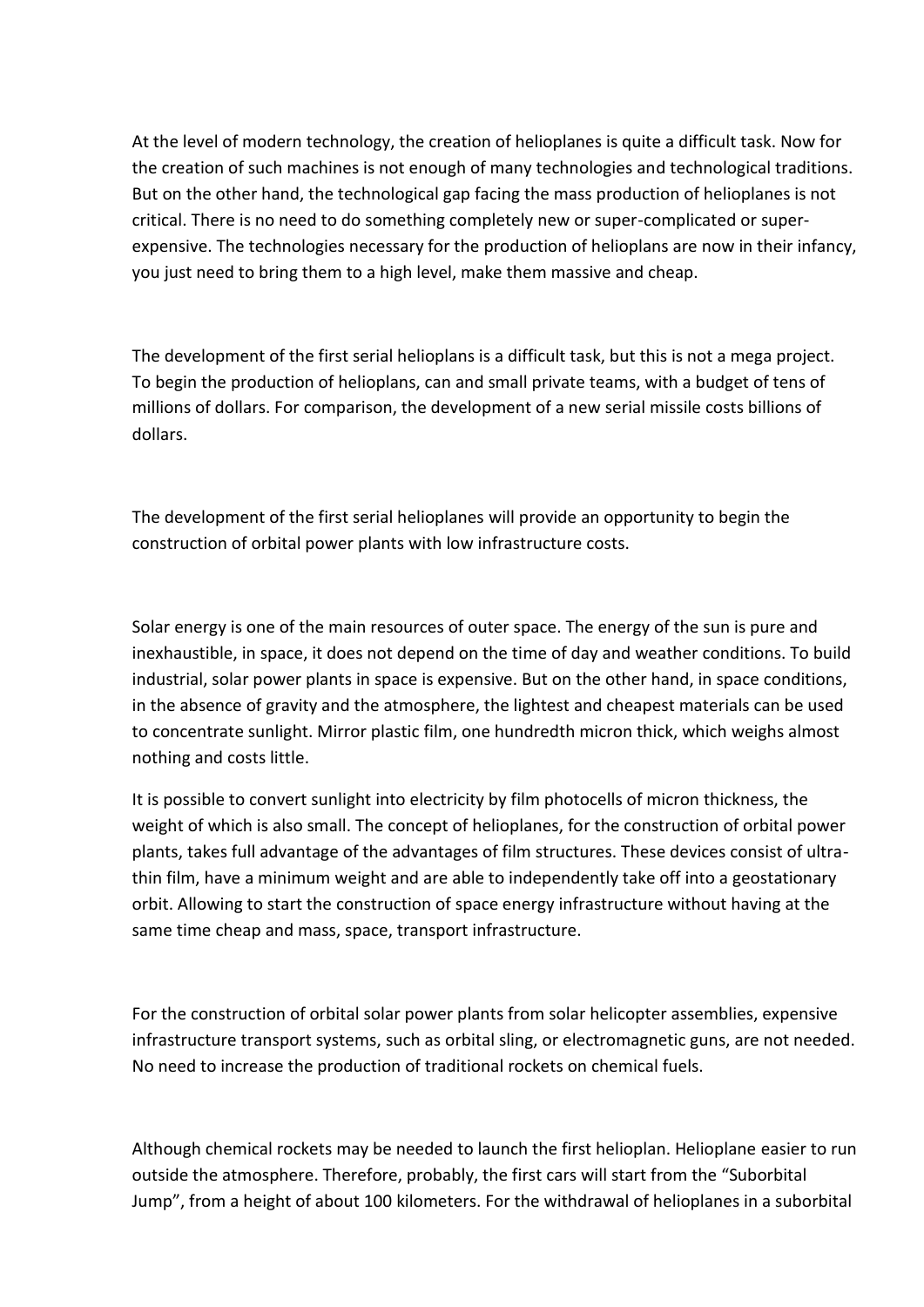flight, special chemical rockets will be needed. But suborbital rockets are simple and do not consume a lot of fuel. Their task is not to accelerate the load to orbital speed, 8 kilometers per second, but to toss the load to a height of about 100 kilometers, for which the fuel needs 20 times less. With a high probability, these will be multi-unit, single-stage rockets with pressure fuel delivery. Such rockets are easy to manufacture, cheap, and require little maintenance between flights.

Over time, helioplan technology will be developed, and machines capable of rising into the upper layers of the atmosphere will be developed independently, like airships. And start from a height of 40 - 50 kilometers.

After the creation in orbit of the first powerful power plants that can generate rays exceeding the power of solar radiation from the earth. Launching new helioplans will be much easier. Helioplanes taking off along the beam will be more powerful, cheaper, more economical. And they will be able to take over the functions of a massive, inexpensive means of delivering goods to orbit. Working as a component of a new generation of space transport infrastructure.

Helioplanes, one of the cheapest and most accessible in implementation, projects of space infrastructure, energy and transport. Medium or large firms can start production of helioplans. Or a start-up team with sufficient qualifications and funding.

Together with the start of serial production of helioplanes , the cost of energy of space power plants based on helioplanes will decrease significantly.

If the cost of cosmic solar energy becomes lower than the energy of thermal power plants, the mass construction of power plants in orbit will begin. Investments in the hundreds of billions and trillions of dollars will flow into space.

Large construction projects in space will stimulate the development of other areas of industrial activity outside the land. Such as, maintenance, production, development of a fleet of orbital tugs, development of orbital industrial centers based on manned stations, extraction of extraterrestrial raw materials, construction of bases on the Moon and asteroids.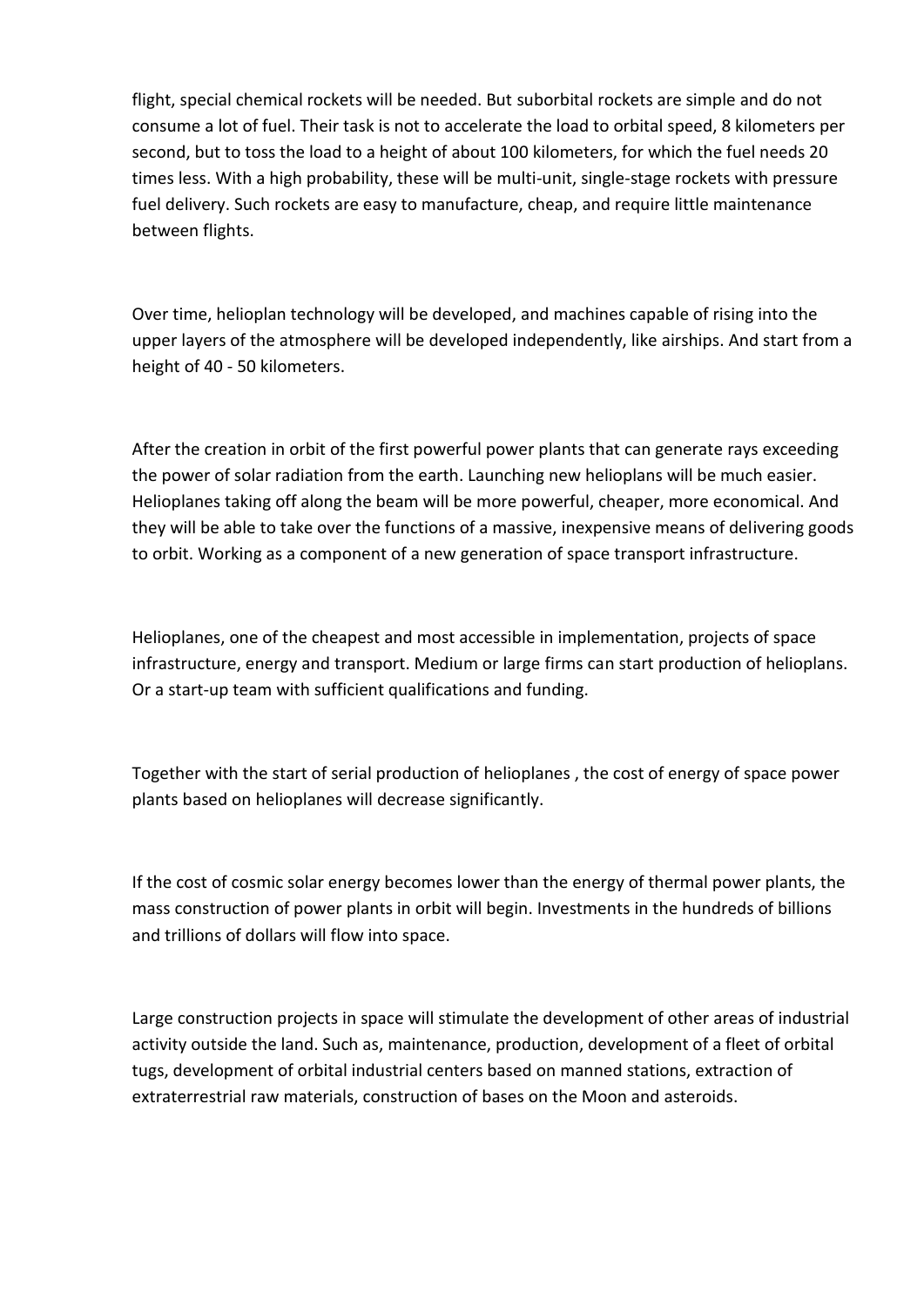### **Terrestrial precursors of space helioplanes.**

Before embarking on the development of space helioplanes, it is logical to launch into production their simplified terrestrial counterparts, designed for work in the atmosphere, "Atmospheric helioplanes".

Atmospheric helioplanes are airships consisting of plastic film, capable of generating electricity, and moving independently due to solar energy. They will be able to work as transport airships with unlimited flight range. Or air, solar power plants that can move independently. Flying solar power plants are convenient because they can move independently from production sites to customers. They can be located almost anywhere, and can easily change their location, regardless of land transport infrastructure.

The projects of atmospheric helioplanes are much easier to implement than space projects. But they will contribute to the development of technology, the development of industrial capacity, which later can be directed to the industrialization of space. Will contribute to the consolidation of intelligence and capital, which will later work in space projects.

### **Project helioplan in the coordination center DarkStar Aerospace.**

The tasks of the DarkStar Aerospace focal point are to prepare for the beginning of the colonization of space on earth and to develop projects that contribute to the industrialization of the solar system.

The project is well suited to the objectives of the center of the DarkStar Aerospace. Since this is a component of a qualitatively new space, transport, energy, infrastructure, it is relatively simple and cheap to implement.

Helioplane, one of the projects to be developed as part of the coordination center.

The main stages of the project development are: